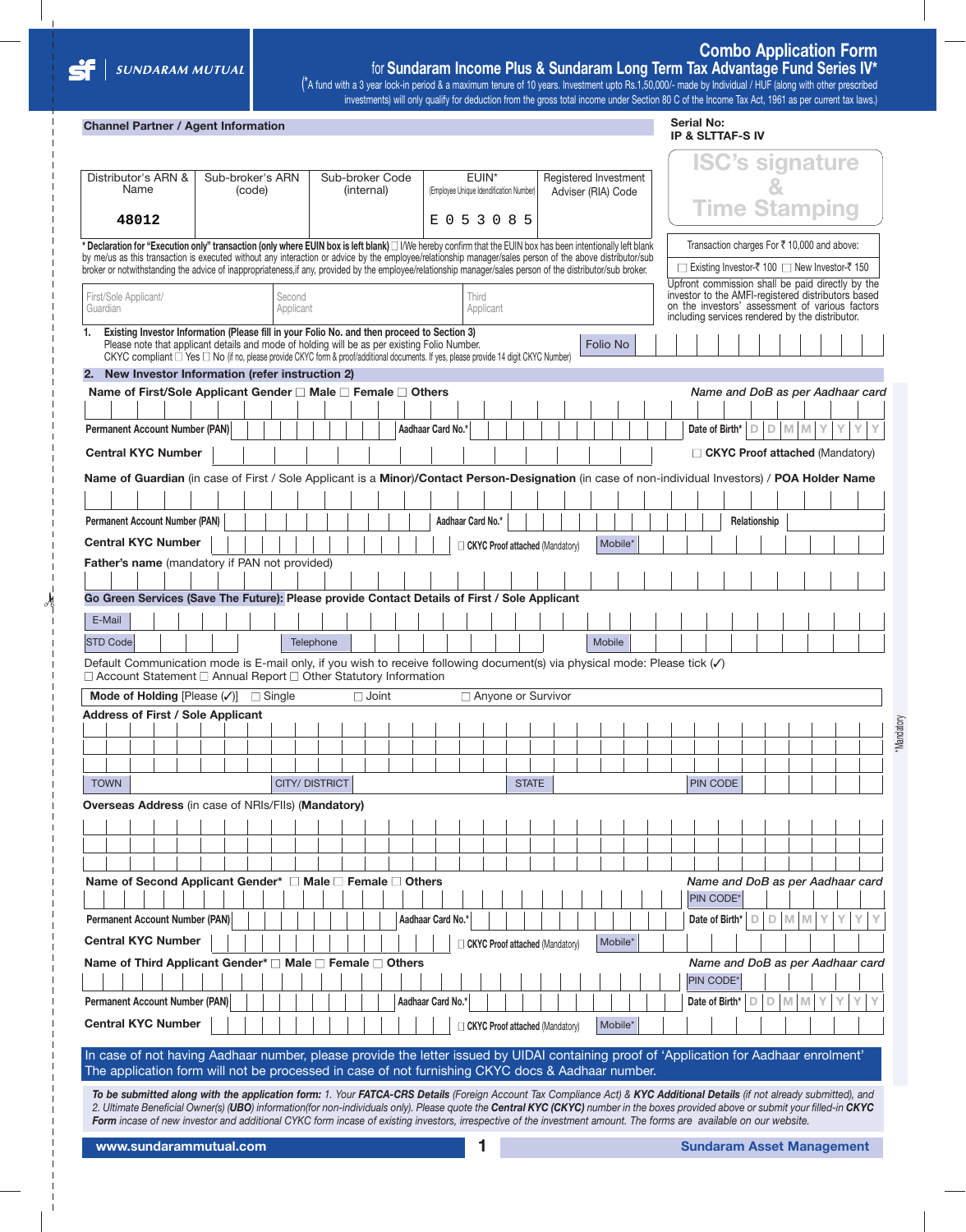# **Combo Application Form** for Sundaram Income Plus & Sundaram Long Term Tax Advantage Fund Series IV

| 3. KYC details (Mandatory)                  | $\Box$ Individual                                     |                                                                            |                                             |                       | $\Box$ Non-Individual (Please attach mandatory Ultimate Beneficial Ownership (UBO) declaration form)    |
|---------------------------------------------|-------------------------------------------------------|----------------------------------------------------------------------------|---------------------------------------------|-----------------------|---------------------------------------------------------------------------------------------------------|
| Status of First/Sole Applicant [Please (/)] | Occupation Details [Please (V)]                       |                                                                            | Gross Annual Income (in ₹) [Please (√)]     |                       | <b>PEP Status</b>                                                                                       |
| □ Listed Company                            | (To be filled only if the applicant is an individual) |                                                                            | <b>First Applicant</b>                      |                       | <b>First Applicant</b>                                                                                  |
| $\Box$ Unlisted Company                     |                                                       | <b>First Applicant</b><br>□ Private Sector Service □ Public Sector Service | □ Below 1 Lac                               | $\Box$ 1-5 Lacs       | For Individuals [Please (V)] Politically Exposed<br>Person (PEP) Status (Also applicable for authorised |
| $\Box$ Individual                           | □ Government Service                                  | $\Box$ Business                                                            | $\square$ 5-10 Lacs                         | $\square$ 10-25 Lacs  | signatories/Promoters/Karta/Trustee/Whole time Directors)                                               |
| $\Box$ Minor through guardian               | $\Box$ Professional                                   | $\Box$ Agriculturist                                                       | $\Box$ > 25 Lacs - 1 Crore                  | $\Box$ > 1 Crore (or) | $\Box$ I am PEP                                                                                         |
| $\Box$ HUF                                  | $\Box$ Retired                                        | $\Box$ Housewife                                                           | Net-worth (Mandatory for non-individuals) ₹ |                       | $\Box$ I am related to PEP<br>$\Box$ Not Applicable                                                     |
| $\Box$ Partnership                          | □ Student                                             | □ Forex Dealer                                                             |                                             |                       | For Non-Individuals providing any of the below                                                          |
| □ Society/Club                              |                                                       | Second Applicant                                                           | IDIDIMIMIYIYIYIYI (Not older than one       |                       | mentioned services [Please (v)]<br>□ Foreign Exchange/Money Changer Services                            |
| $\Box$ Company                              |                                                       | □ Private Sector Service □ Public Sector Service                           | year)                                       |                       | □ Gaming/Gambling/Lottery/Casino Services                                                               |
| □ Body Corporate                            | □ Government Service                                  | $\Box$ Business                                                            | Second Applicant                            |                       | □ Money Lending/Pawning                                                                                 |
| $\Box$ Trust                                | $\Box$ Professional                                   | $\Box$ Agriculturist                                                       | □ Below 1 Lac                               | $\Box$ 1-5 Lacs       | $\Box$ None of the above                                                                                |
| □ Mutual Fund                               | $\Box$ Retired                                        | $\Box$ Housewife                                                           | $\square$ 5-10 Lacs                         | $\Box$ 10-25 Lacs     | <b>Second Applicant</b>                                                                                 |
| $\Box$ FPI                                  | $\Box$ Student                                        | □ Forex Dealer                                                             | $\Box$ > 25 Lacs - 1 Crore                  |                       | (To be filled only if the applicant is an individual)<br>$\Box$ I am PEP                                |
| $\Box$ NRI-Repatriable                      |                                                       | <b>Third Applicant</b>                                                     |                                             |                       | $\Box$ I am related to PEP                                                                              |
| □ NRI-Non-Repatriable                       |                                                       | □ Private Sector Service □ Public Sector Service                           | <b>Third Applicant</b>                      |                       | $\Box$ Not Applicable                                                                                   |
| $\Box$ FII/Sub account of FII               | □ Government Service                                  | $\Box$ Business                                                            | □ Below 1 Lac                               | $\Box$ 1-5 Lacs       | <b>Third Applicant</b>                                                                                  |
| $\Box$ Fund of Funds in India               | $\Box$ Professional<br>$\Box$ Retired                 | $\Box$ Agriculturist<br>$\Box$ Housewife                                   | $\Box$ 5-10 Lacs                            | $\Box$ 10-25 Lacs     | (To be filled only if the applicant is an individual)<br>$\Box$ I am PEP                                |
| $\Box$ QFI                                  | $\Box$ Student                                        | □ Forex Dealer                                                             | $\Box$ > 25 Lacs - 1 Crore                  |                       | $\Box$ I am related to PEP                                                                              |
|                                             |                                                       |                                                                            |                                             |                       | $\Box$ Not Applicable                                                                                   |

**The below information is required for all applicant(s) / guardian / PoA holder**

4. FATCA-CRS DETAILS For Individuals & HUF (Mandatory) Non Individual investors should mandatorily fill separate FATCA-CRS Annexure

| Category                                                                                                                          | <b>First Applicant/Guardian</b>                                                                     | <b>Second Applicant</b>                                                                        | <b>Third Applicant</b>                                                                         |
|-----------------------------------------------------------------------------------------------------------------------------------|-----------------------------------------------------------------------------------------------------|------------------------------------------------------------------------------------------------|------------------------------------------------------------------------------------------------|
| 1. Are you a Tax Resident of<br>Country other than India?                                                                         | $\Box$ No<br>Yes<br>$\overline{\phantom{a}}$                                                        | $\Box$ No<br>Yes                                                                               | $\Box$ No<br>Yes                                                                               |
| 2. Is your Country of Birth/<br>citizenship other than India?                                                                     | $\Box$ No<br>Yes<br>$\Box$                                                                          | $\Box$ No<br>□ Yes                                                                             | $\Box$ Yes<br>$\Box$ No                                                                        |
| 3. Is your Residence address /<br>Mailing address / Telephone<br>No. other than in India?                                         | No<br>Yes                                                                                           | No<br>Yes<br>$\mathsf{L}$                                                                      | ∩ No<br>Yes                                                                                    |
| 4. Is the PoA holder / person to<br>whom signatory authority is<br>given, covered under any of<br>the categories 1, 2 or 3 above? | Yes<br>$\Box$ No                                                                                    | $\Box$ No<br>Yes                                                                               | $\Box$ No<br>Yes                                                                               |
|                                                                                                                                   | If you have answered YES to any of above, please provide the below details                          |                                                                                                |                                                                                                |
| Country of Tax Residence                                                                                                          |                                                                                                     |                                                                                                |                                                                                                |
| Nationality                                                                                                                       |                                                                                                     |                                                                                                |                                                                                                |
| Tax Identification Number <sup>\$</sup><br>or Reason for not providing TIN                                                        |                                                                                                     |                                                                                                |                                                                                                |
| Identification Type (TIN or<br>Other, please specify)                                                                             |                                                                                                     |                                                                                                |                                                                                                |
| Residence address for tax<br>purposes (include City, State,<br>Country & Pin code)                                                |                                                                                                     |                                                                                                |                                                                                                |
| Address Type                                                                                                                      | $\Box$ Residential or Business<br>$\Box$ Residential<br>$\Box$ Business<br>$\Box$ Registered Office | □ Residential or Business<br>$\Box$ Business<br>$\Box$ Residential<br>$\Box$ Registered Office | □ Residential or Business<br>$\Box$ Residential<br>$\Box$ Business<br>$\Box$ Registered Office |
| City of birth                                                                                                                     |                                                                                                     |                                                                                                |                                                                                                |
| Country of birth                                                                                                                  |                                                                                                     |                                                                                                |                                                                                                |

\$ In case any of applicant being resident/ tax payer in more than one country, provide tax identification number for each such country separately.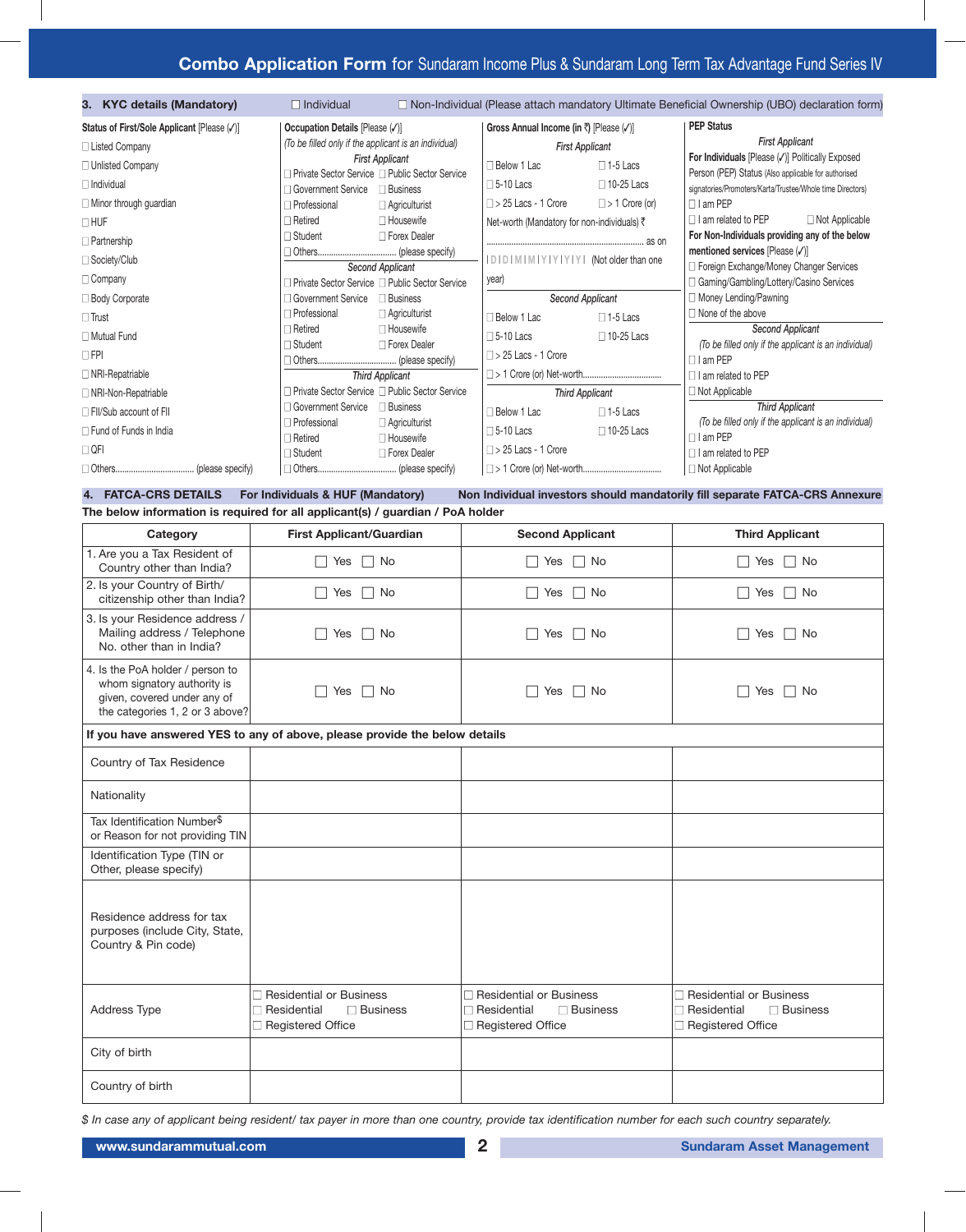### **FATCA-CRS Instructions**

**Details under FATCA-CRS/Foreign Tax Laws:** The Central Board of Direct Taxes has notified Rules 114F to 114H, as part of the Income Tax Rules 1962, which Rules require Indian financial institutions such as the Bank to seek additional personal, tax and beneficial owner information and certain certifications and documentation from all our account holders. In certain circumstances (including if we do not receive a valid selfcertification from you) we may be obliged to share information on your account with relevant tax authorities/appointed agencies. If you have any questions about your tax residency, please contact your tax advisor. Should there be any *change in any information provided by you, please ensure you advise us* promptly, *i.e., within 30 days*. Towards compliance, we may also be required to provide information to any institutions such as withholding agents for the purpose of ensuring appropriate withholding from the account or any proceeds in relation thereto. As may be required by domestic or overseas regulators/ tax authorities, we may also be constrained to withhold and pay out any sums from your account or close or suspend your account(s).

If you are a US citizen or resident or greencard holder, please include United States in the Country of Tax Residence field along with your *US Tax Identification Number.* Foreign Account Tax Compliance provisions (commonly known as FATCA) are contained in the US Hire Act 2010. \$ It is mandatory to supply a TIN or functional equivalent if the country in which you are tax resident issues such identifiers. If no TIN is yet available or has not yet been issued, please provide an explanation with supporting doucments and attach this to the form.

| <b>Account No</b>                                                                                                                     |  |
|---------------------------------------------------------------------------------------------------------------------------------------|--|
| Name of the Bank<br><b>Branch</b>                                                                                                     |  |
| Bank City (redemption will be payable at this location)<br><b>Branch Address</b>                                                      |  |
| Cheque MICR No                                                                                                                        |  |
| RTGS / NEFT / IFSC Code<br>*If the payment is by DD or source of fund is not clear on the Cheque leaf, please provide a copy of FIRC. |  |

#### **6. Mode of payment of redemption/dividend proceeds via Direct credit/NEFT/Other Mode**

Direct Credit is now available with: Axis Bank, BNP Paribas Bank, Citibank, Deutsche Bank, HDFC Bank, HSBC Bank, ICICI Bank, IDBI Bank, IndusInd Bank, Kotak Mahindra Bank, SBI, Standard Chartered Bank, YES Bank. If your bank falls in this list your Redemption/ Dividend proceeds will be directly credited to your account. Alternatively, you will receive the payment through NEFT mode based on the bank details available. Otherwise, payment will be made by way of a cheque/demand draft/warrant.

| □ Purchase - Cheque should be in favour of "Sundaram Income Plus"                                                                                                  |                                                                                                 |  |  |  |  |  |
|--------------------------------------------------------------------------------------------------------------------------------------------------------------------|-------------------------------------------------------------------------------------------------|--|--|--|--|--|
| For availing switch benefit to Sundaram Long Term Tax Advantage Fund Series IV, please submit this Sundaram Income Plus Purchase cum switch form before 22/06/2018 |                                                                                                 |  |  |  |  |  |
| <b>Sundaram Income Plus</b><br><b>Plans:</b> $\mathbf{Q}$ Regular - Growth                                                                                         |                                                                                                 |  |  |  |  |  |
|                                                                                                                                                                    |                                                                                                 |  |  |  |  |  |
|                                                                                                                                                                    | <b>Bank</b> (on which Cheque is drawn or by which Demand Draft is issued)<br><b>Branch/City</b> |  |  |  |  |  |
|                                                                                                                                                                    |                                                                                                 |  |  |  |  |  |
| Amount (in words)<br><b>Amount (figures)</b>                                                                                                                       |                                                                                                 |  |  |  |  |  |
| ₹                                                                                                                                                                  |                                                                                                 |  |  |  |  |  |
| <b>Cheque/DD No</b> (attach a cancelled cheque leaf)<br><b>Cheque/DD Date</b>                                                                                      |                                                                                                 |  |  |  |  |  |
|                                                                                                                                                                    |                                                                                                 |  |  |  |  |  |

In case of third party payment, please furnish the duly filled-in third party declaration, form available at www.sundarammutual.com.

| □ Switch - Switches will happen on the Closing date of NFO - Sundaram Long Term Tax Advantage Fund Series IV |                                                              |  |  |  |  |
|--------------------------------------------------------------------------------------------------------------|--------------------------------------------------------------|--|--|--|--|
| From: Sundaram Income Plus                                                                                   | To: Sundaram Long Term Tax Advantage Fund Series IV          |  |  |  |  |
| <b>Plans:</b> Plans: Plans: Regular-Growth                                                                   | <b>Plans: Plans:</b>                                         |  |  |  |  |
|                                                                                                              | <b>Options:</b> □ Growth □ Dividend Payout □ Dividend Sweep# |  |  |  |  |
| #Dividend Sweep Option (Target Fund)                                                                         |                                                              |  |  |  |  |

I hereby request you to switch all units allotted in Income Plus to the extent of amount invested through this application form, **subject to the terms & conditions of Sundaram Long Term Tax Advantage Fund Series IV.**

## *Turn overleaf for Declaration & Signature (Mandatory)*

| <b>Acknowledgement</b>                                                                                                                                                                                                                                                                                        | <b>Request Date:</b> | <b>Time Stamp/Seal</b><br>i V.        |
|---------------------------------------------------------------------------------------------------------------------------------------------------------------------------------------------------------------------------------------------------------------------------------------------------------------|----------------------|---------------------------------------|
| We acknowledge with thanks the receipt of Combo application form for investment in Sundaram Income Plus<br>and switch to Sundaram Long Term Tax Advantage Fund Series IV <sup>x</sup> .                                                                                                                       |                      |                                       |
| (A fund with a 3 year lock-in period & a maximum tenure of 10 years. Investment upto Rs.1,50,000/- made by Individual / HUF (along with other prescribed<br>investments) will only qualify for deduction from the gross total income under Section 80 C of the Income Tax Act, 1961 as per current tax laws.) |                      |                                       |
| www.sundarammutual.com                                                                                                                                                                                                                                                                                        | 3                    | ∝<br><b>Sundaram Asset Management</b> |